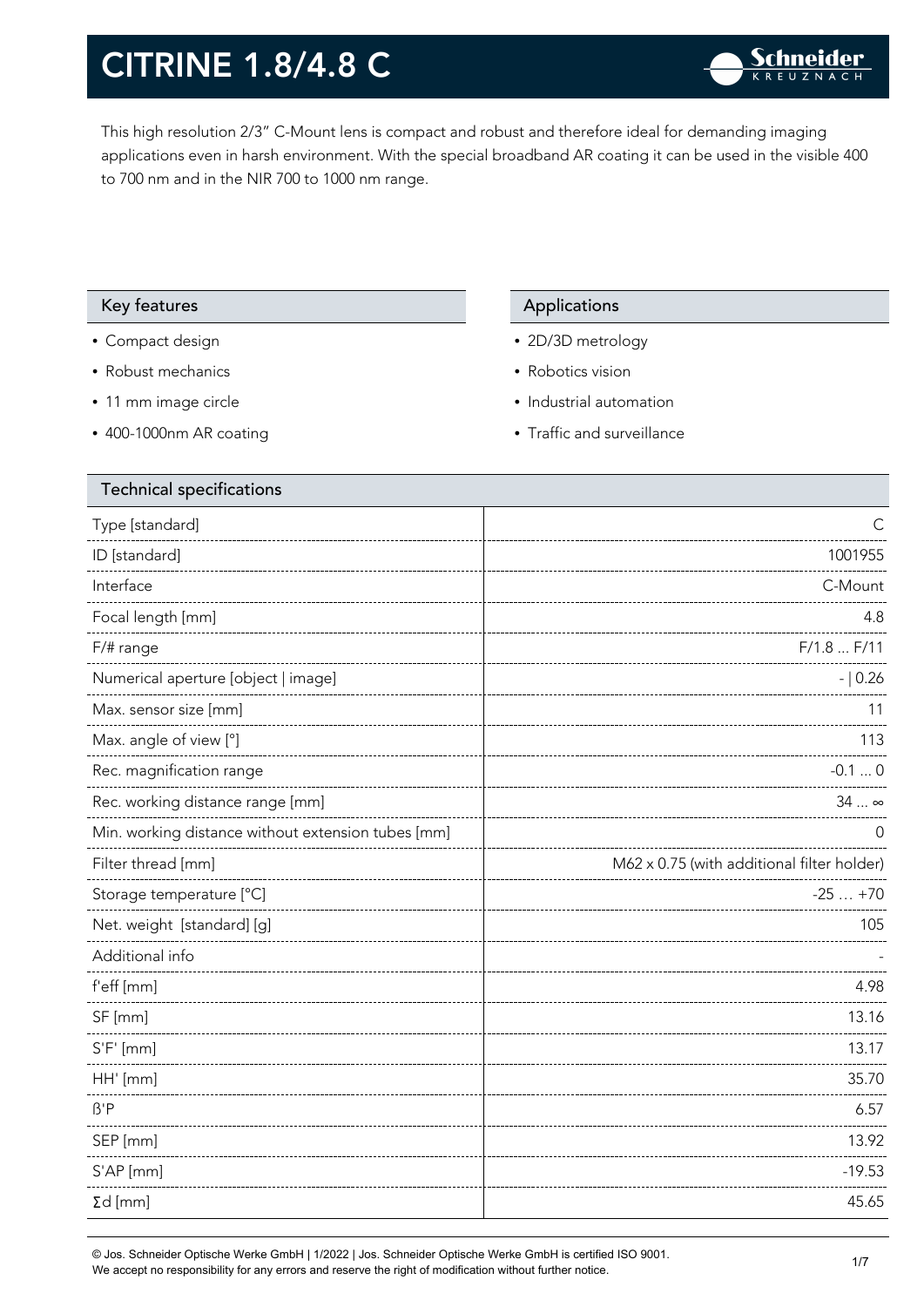

### MTF charts

 $\overline{O}$ 

0

 $1.1$ 

 $2.2$ 

 $3.3$ 

Image height / mm

 $4.4$ 

5.5

 $\mathbf 0$ 

| Spectrum name    |     |     |          |     |     |     |
|------------------|-----|-----|----------|-----|-----|-----|
| Wavelengths [nm] | 425 | 475 | 525      | 575 | 625 | 675 |
| Rel. weights [%] |     |     | <u>_</u> | ົ   | 1 C |     |













 $1.1$ 

 $2.2$ 

3.3

Image height / mm

 $4.4$ 

© Jos. Schneider Optische Werke GmbH | 1/2022 | Jos. Schneider Optische Werke GmbH is certified ISO 9001. We accept no responsibility for any errors and reserve the right of modification without further notice.<br>We accept no responsibility for any errors and reserve the right of modification without further notice.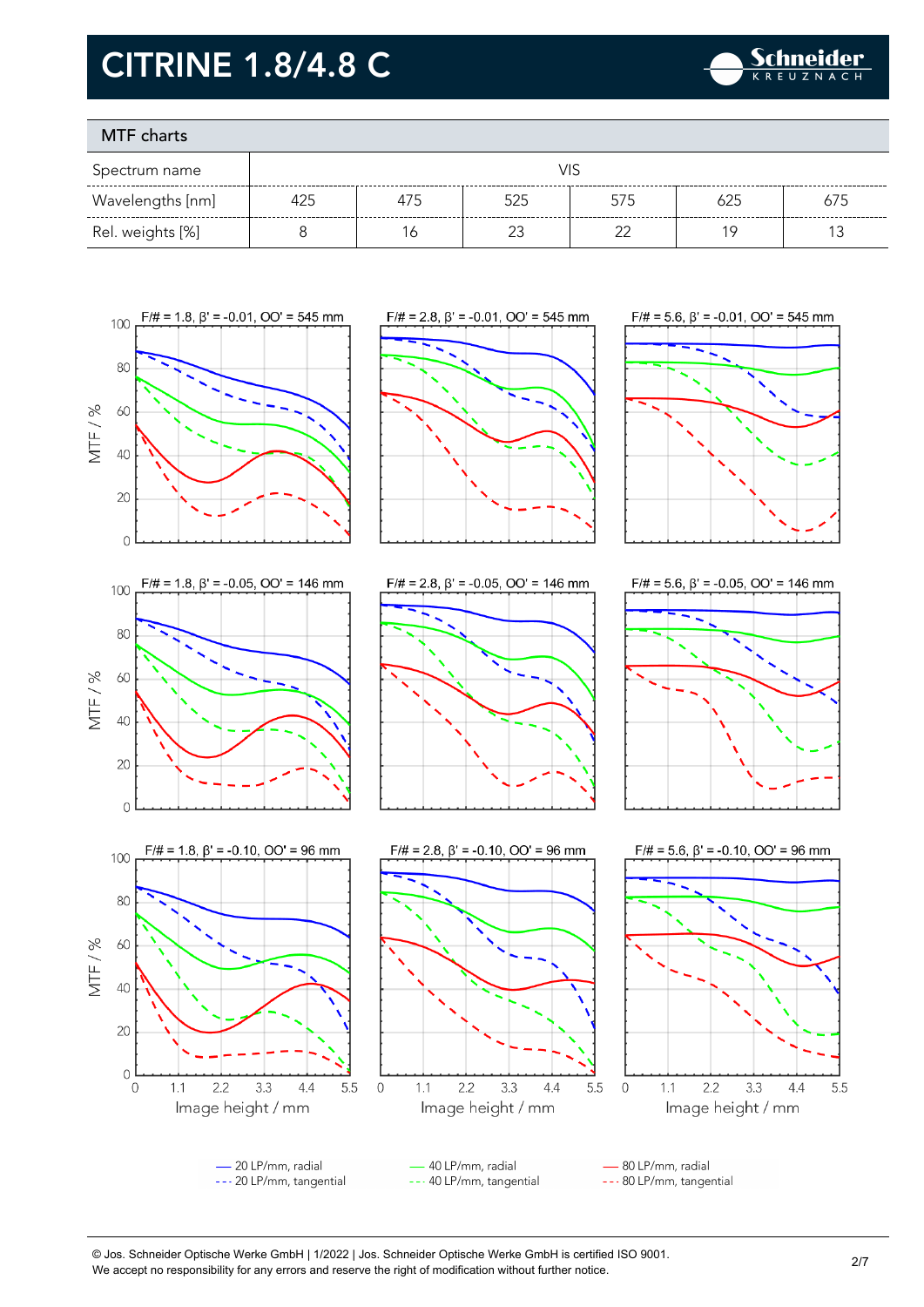

#### Rel. illumination vs. image height



| $- -$ F/# = 1.8, $\beta$ = -0.01         |  |
|------------------------------------------|--|
| $- -$ F/# = 2.8, $\beta$ = -0.01         |  |
| $- -$ F/# = 5.6, $\beta$ = -0.01         |  |
| $\rightarrow$ F/# = 1.8, $\beta$ = -0.05 |  |
| $\rightarrow$ F/# = 2.8, $\beta$ = -0.05 |  |
| $\rightarrow$ F/# = 5.6, $\beta$ = -0.05 |  |
| $F/\ddot{=} = 1.8, \ \beta = -0.10$      |  |
| F/# = 2.8, $\beta$ = -0.10               |  |
| $F/\ddot{=} = 5.6$ , $\beta = -0.10$     |  |

#### Distortion vs. image height



#### Transmittance vs. wavelength



© Jos. Schneider Optische Werke GmbH | 1/2022 | Jos. Schneider Optische Werke GmbH is certified ISO 9001.  $\degree$  Jos. Scrinelder Opuscrie werke Grildri | 1/2022 | Jos. Scrinelder Opuscrie werke Grildri is certuled ISO 9001.<br>We accept no responsibility for any errors and reserve the right of modification without further notice.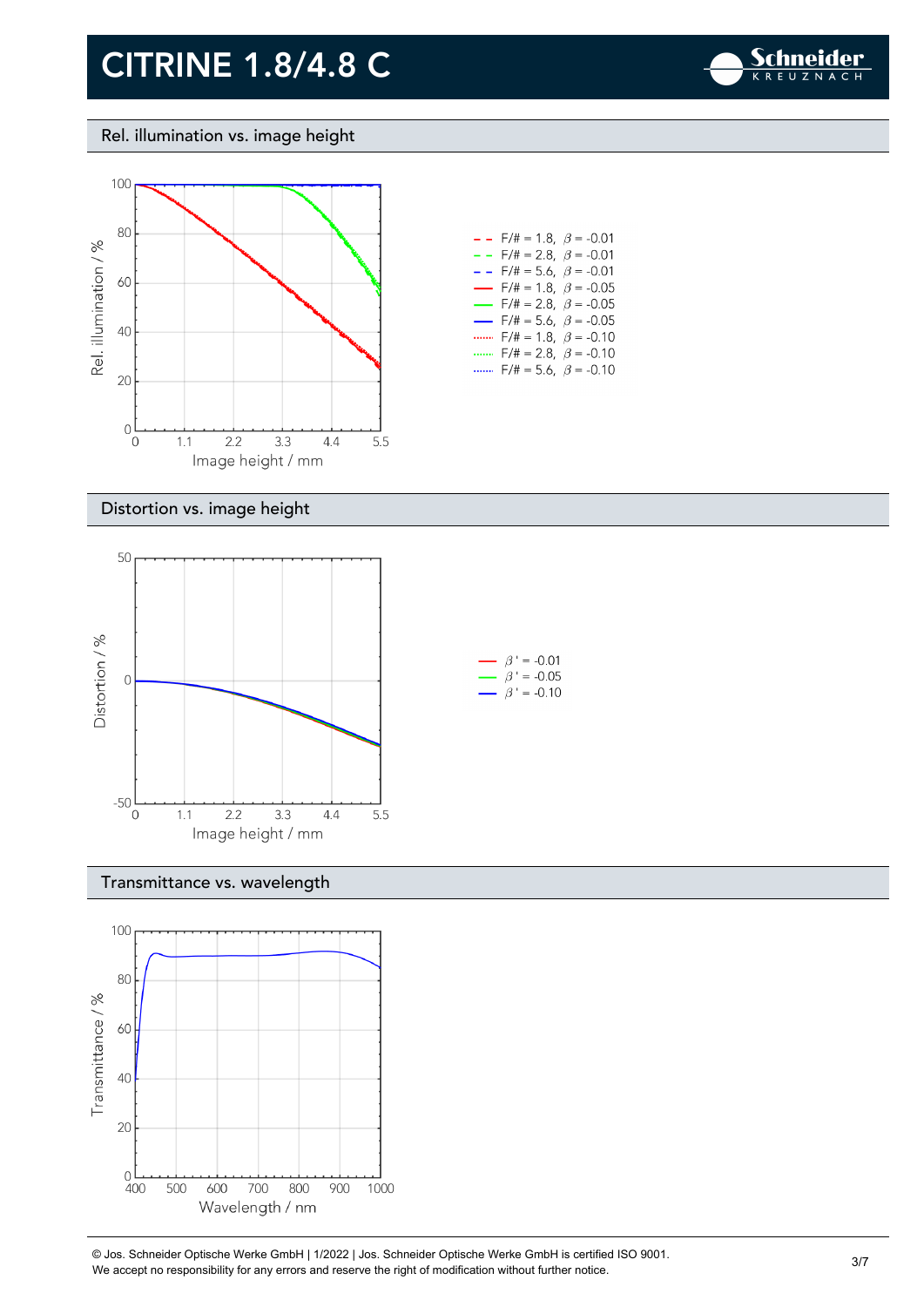

### Technical drawings

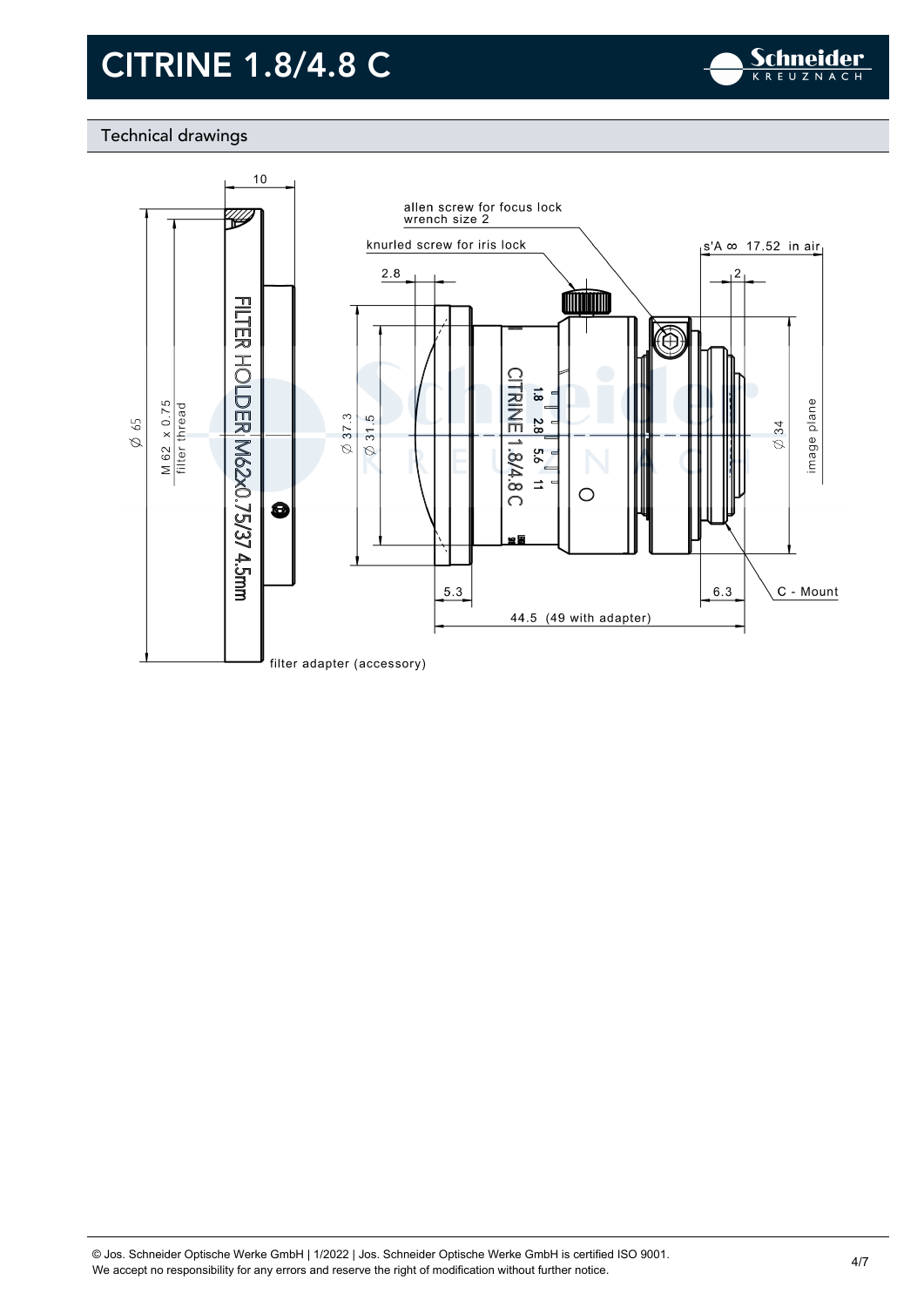

| Accessories    | <b>Mount</b>             | Eff. length      |         |
|----------------|--------------------------|------------------|---------|
| Adapter        | CS-Mount                 | $5 \text{ mm}$   | 25081   |
|                | C-Mount / $M42 \times 1$ | $5.5 \text{ mm}$ | 1075817 |
| Extension tube | C-Mount / C-Mount        | $5 \text{ mm}$   | 39316   |
|                | C-Mount / C-Mount        | $8 \text{ mm}$   | 39315   |
|                | C-Mount / C-Mount        | $10 \text{ mm}$  | 39312   |
| Filter holder  | M62x0.75                 |                  | 14604   |